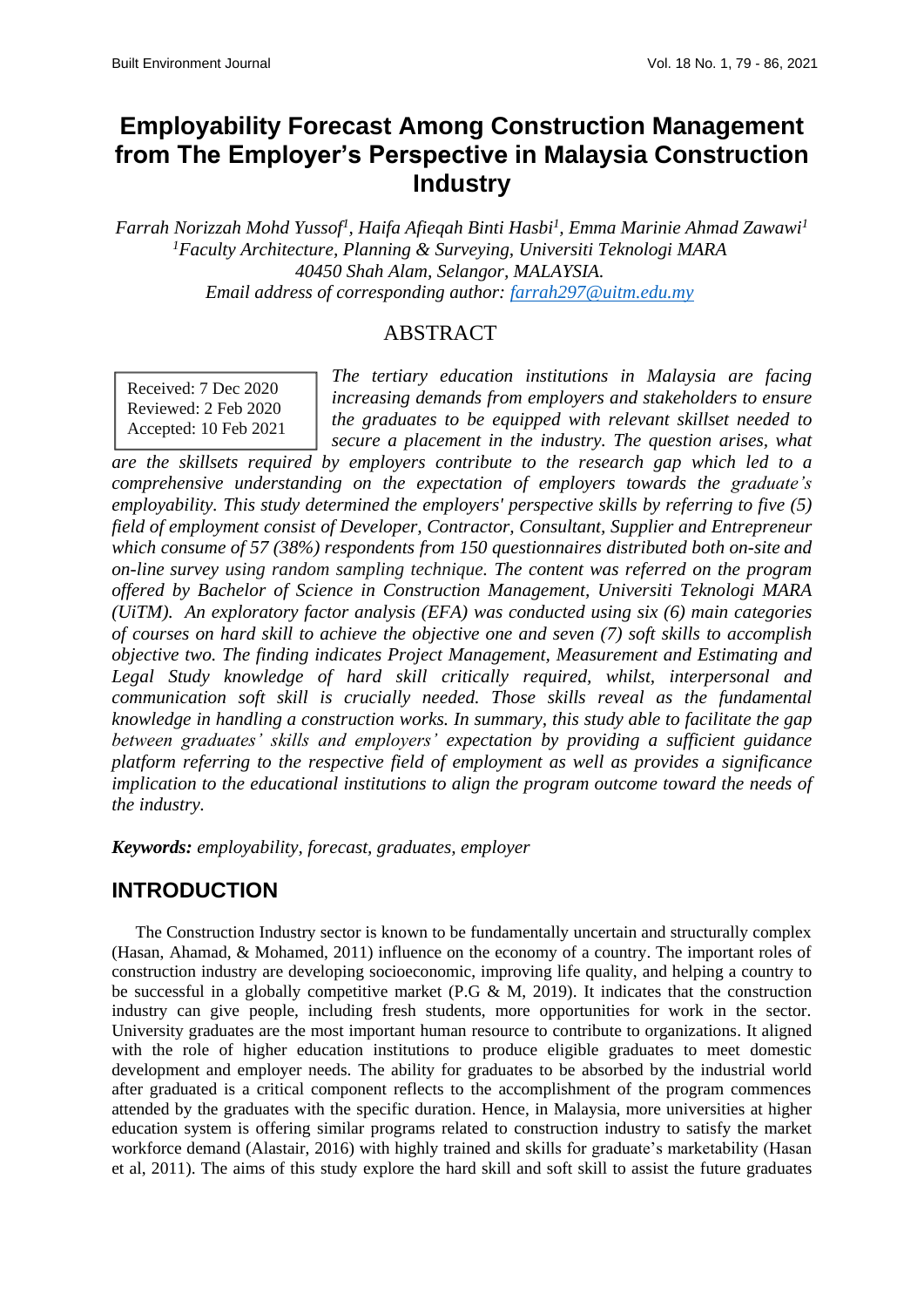forecast on the employability based on the perspective of the employer reflected from the five (5) main field of employment which consist of Developer, Contractor, Consultant, Supplier and Entrepreneur using the Bsc. Construction Management program as the content of the study.

### **LITERATURE REVIEW**

Bernama by Rosman (2019) wrote in one article mention that Construction Industry Development Board Malaysia (CIDB) stated construction sector in Malaysia remains economic driving force. It was highlighted in the budget 2020 on the allocation for infrastructure and social services construction and maintenance grants. Hence, in Malaysia, higher education system is offering more courses which is related to construction industry to satisfy the market workforce demand (Alastair, 2016). However, the economic growth is not providing enough number of jobs as number of graduates keep increasing which contribute to the increase rate of unemployment among fresh graduates (Clevelanda, L,  $\&$  R, 2013). Issues of unemployment graduates is varied globally including Malaysia. In 2020, it is estimated that 300,000 graduates are due to complete their respective education. By considering the impact of Covid-19, the ministry estimates that 25 per cent or 75,000 potential graduates will have their employment opportunities disrupted, six months after they graduated (Dzulkifly, 2020). Align to such issue, being a university graduate no longer guarantees to be employed as the number of graduates keep increasing each year since students are facing tough competition to be employed.

Therefore, university should be able to formulate a competitive future graduate to increase higher possibility of employability referring to the expectation of the working industry. Employability seems to refer to 'work readiness', that is, possession of the skills, knowledge, attitudes, and commercial understanding that will enable new graduates to make productive contributions to organizational objectives soon after commencing employment (Mason , William, & Crammer, 2009). It also mentioned by (Crowley et al 2013) to have the realistic approach of the placement of the graduates, connection with employers while at school through work experience, career days, mentoring, as well as other activities improves the job prospects and earning potential of the young people once they leave their education. It is strongly aligned with the academic valuing of good learning (Yorke,2006).

Furthermore, it ca also derives from complex learning, and is a concept of wider range than those of 'core' and 'key' skills" and states that employability is as a collection of capacities or achievements which constitute a necessary but not sufficient condition for the gaining of employment (which is dependent, inter alia, on the contemporary state of the economy) and considerably more complex than some proponents of 'core', 'key' and 'transferable' skills have suggested, and is strongly aligned with the academic valuing of good learning (Yorke,2006). For that reason, future graduate should be equipped with three (3) types of skills to be successful in the job occupational skills, employability skills and basic academic skills (Bailey, 2003). It is supported by Chhinzer & Russo, (2018) which indicates employers expect graduates to have professional maturity and soft skills (problem solving, continuous learning and academic achievement) as well as sufficient generic skills.

BSc. Construction Management program offered by Universiti Teknologi MARA (UiTM) is among 11 others public universities that provide similar programs which contributes graduates to the construction industry. For that reason, the programme was used as the reference to evaluate the expectation from the perspective views of employers. The two (2) years program consist of 33 courses segregated precisely within 6 (six) main area consist of Management, Construction Technology, Building Science and Services, Quantities and Estimating, Legal Study and Research in addition each of the courses integrate excellently with related seven (7) soft skills as listed by Ministry of Higher Education (MoHE) in order to reflects the outcome of the program. Moreover, the program created by incorporating the feedback from employers of construction industry to ensure the future graduate a competitive to suit the required expectation for the employment fields. This will minimize the effects future graduates on the understanding that lead to differences expectation based on skills, and qualities required from the perspective of employer (Baharun and Suleiman, 2009).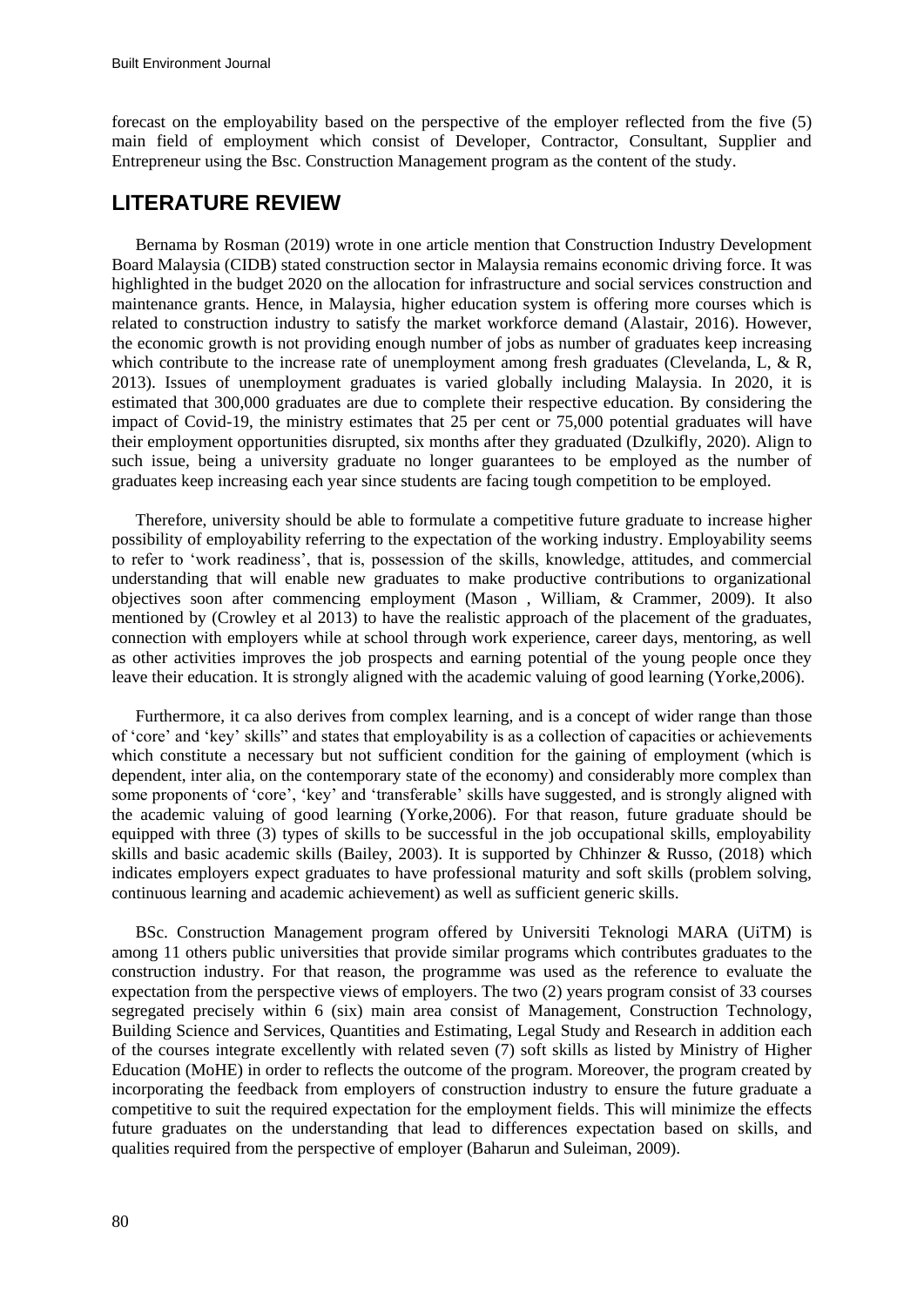For that reason, this study is significant to facilitate in closing the gap between graduates' skills and employers' requirements, by presenting the forecast employability of construction management students through promoting student learning and development on both hard and soft skills related. Besides, it provides a significance implication to educational institutions to enhance the program aligned with the needs of the industry as well as having an appropriate guidance platform to the future graduates to forecast on the respective field of construction employment based on their personal preference.

### **METHODOLOGY**

This research focuses on the employability forecast among construction management graduates from the perspective of employer. To achieve this, a quantitative approach to the data collection process. The study consisted of a series of well-structured questionnaires on the hard skill and soft skill that is required for a construction management student to be employed based on the five (5) field of construction employment which are Developer, Contractor, Consultant, Supplier and Entrepreneur related to constructions. The questionnaires shall consist of two (2) sections,

- 1) Part A: Demographic Specifications
- 2) Part B: Analyzing the Specific Hard Skills and Soft Skills

Expected by Employers Components of questionnaires structured based on previous literature review theories and secondary source data. Åkerblad (2020) pointed out, theories are essential in the development of questionnaires to guide data collection and analysis of findings to address the research objective. In fact, each section of the questionnaires has been structured and classified to respond to each study objective. Part A deals with demographic data identified on the Work Experience, Qualifications, Achievements and Skills. Part B, respondents were asked the criteria required at the initial stage of employability to achieved second objective. Part C was structured to determine the hard skill and soft skills order to achieve the third objective.

The site study focuses the five different (5) filed of employability among Construction management graduates which are Developer, Contractor, Consultant, Supplier and Entrepreneur related to constructions. This study will use both on-site and on-line surveys for the distribution of questionnaires. An online survey is one of the most popular sources of data collection, where a set of survey questions are sent to the target sample and members of this sample can answer questions worldwide. Respondents receive online surveys through various media such as email, embedded websites, social media and other related social media platforms. The online survey will make it possible to create and manage survey tools online. As a result, this study used the Google Form survey as the main survey tools to collect data that helps to generate questions and any subscales so that they can be easily analyzed and answered by question research.

### **RESULTS AND DISCUSSION**

The first section (Part A) of this questionnaire gives information about the demographic profiles of the participants. The second section which is (Part B) is the hard skill required to be employed to addresses first objective. The third section (Part C) is the soft skill required to addresses second objective. For each part and section of the questionnaires, the data collected by the distribution questionnaires both on-site and on-line surveys using random sampling technique. The skills were ranked according to the level of priority as perceived by the respondents.

> **Table 1:** The Objective of the Study Research Question 1 What is the hard skill required to be employed? Research Question 2 What is the soft skill required to be employed? Source: (Author, 2019)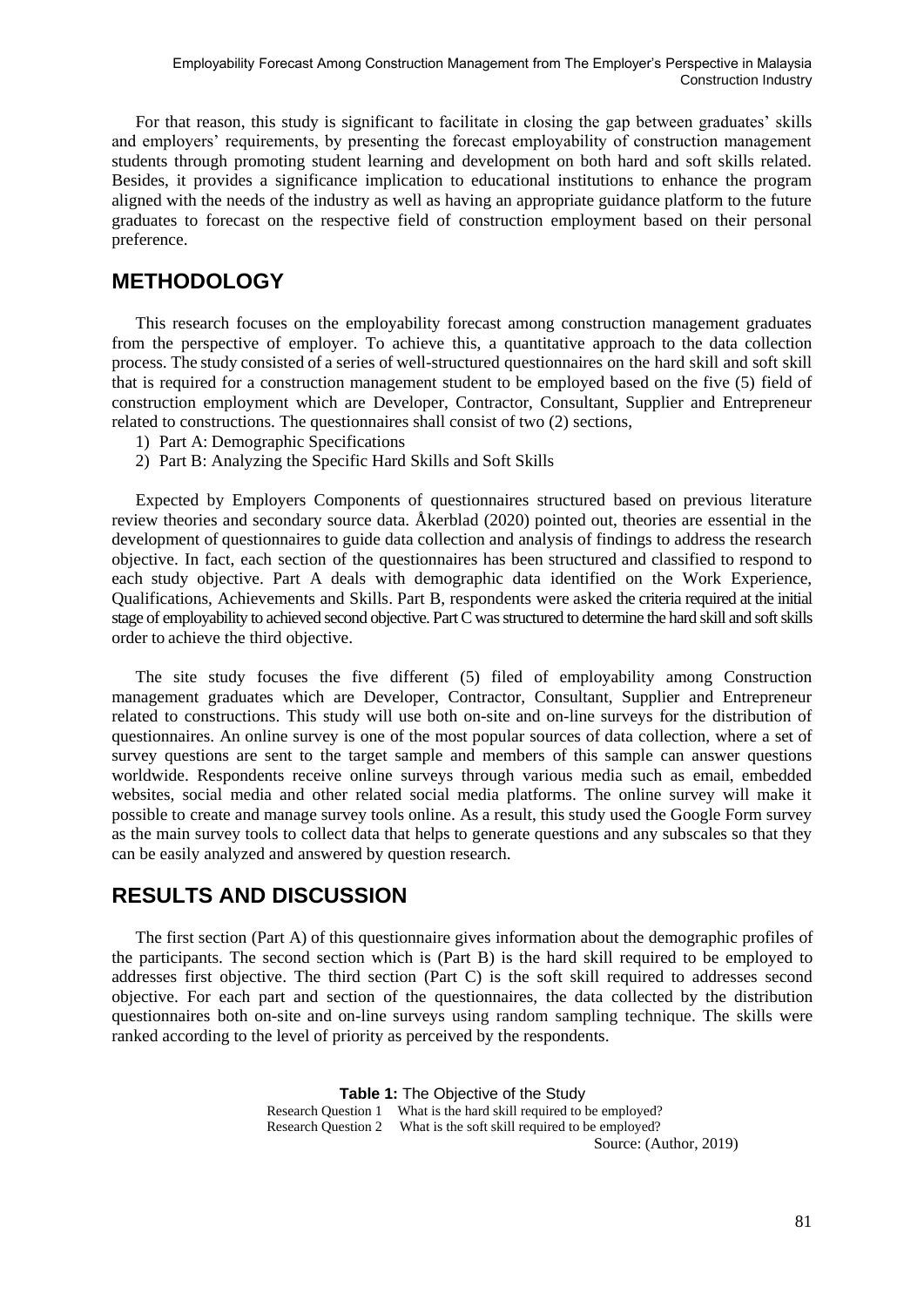# **The respondents**



57 (38%) respondents in total able to be capture after more than 150 questionnaires was distributed both on-site and on-line surveys on each of the five (5) main field of employment in the construction industry which include of Developer, Contractor, Consultant, Supplier and Entrepreneur related to constructions. Although the huge respondent was from the field of consultants, the different percentage of kept low making the percentage of respondent distribution was equally distributed. 56% (32 respondents) has more than 5 years of working experience in the construction industry and involved generally within 1-10 million of construction cost. Therefore, the information gain from the respondents is very much reliable to ensure the two (2) objectives of the study achieved.

**Table 2:** The significance of hard skill required among Construction Management graduates based on various field of employment.

|                   | Source: Author, 2019) |                             |                  |            |                    |                 |                                      |                |  |  |
|-------------------|-----------------------|-----------------------------|------------------|------------|--------------------|-----------------|--------------------------------------|----------------|--|--|
|                   |                       |                             | <b>Developer</b> | Contractor | <b>Consultants</b> | <b>Supplier</b> | Construction<br><b>Entrepreneurs</b> | <b>RANKING</b> |  |  |
|                   | <b>HS</b>             | Project                     |                  |            |                    |                 |                                      | 1              |  |  |
| THE 5 MAIN        | $\mathbf{1}$          | <b>Management</b>           | 5.00             | 4.40       | 4.07               | 4.50            | 4.60                                 |                |  |  |
| <b>AREA</b>       |                       | Construction                |                  |            |                    |                 |                                      |                |  |  |
| <b>COURSES</b>    |                       | System $&$                  |                  |            |                    |                 |                                      |                |  |  |
| <b>OFFERED IN</b> |                       | Analysis                    | 4.36             | 4.20       | 3.71               | 4.10            | 4.00                                 |                |  |  |
| <b>THE</b>        |                       | Project                     |                  |            |                    |                 |                                      |                |  |  |
| PROGRAM.          |                       | Planning &                  |                  |            |                    |                 |                                      |                |  |  |
| (HARDSKILLS)      |                       | Control                     | 4.36             | 4.00       | 4.21               | 3.90            | 4.20                                 |                |  |  |
|                   |                       | Project                     |                  |            |                    |                 |                                      |                |  |  |
|                   |                       | Evaluation &<br>Development | 4.36             | 4.40       | 4.07               | 4.30            | 4.50                                 |                |  |  |
|                   | <b>HS</b>             | Construction                |                  |            |                    |                 |                                      | 3              |  |  |
|                   | $\overline{2}$        | Technology                  | 4.76             | 4.33       | 4.19               | 4.25            | 4.37                                 |                |  |  |
|                   |                       | Site Surveying              | 4.45             | 4.00       | 3.86               | 4.10            | 4.00                                 |                |  |  |
|                   |                       | <b>Structures</b>           | 4.36             | 4.20       | 3.93               | 4.20            | 3.80                                 |                |  |  |
|                   | <b>HS</b>             | Building                    |                  |            |                    |                 |                                      | 5              |  |  |
|                   | 3                     | <b>Services</b>             | 4.55             | 4.25       | 4.11               | 4.25            | 4.10                                 |                |  |  |
|                   |                       | Environmental               |                  |            |                    |                 |                                      |                |  |  |
|                   |                       | Science &                   |                  |            |                    |                 |                                      |                |  |  |
|                   |                       | Engineering                 | 4.55             | 3.85       | 3.54               | 3.70            | 3.45                                 |                |  |  |
|                   | <b>HS</b>             | Measurement                 |                  |            |                    |                 |                                      | $\mathbf{2}$   |  |  |
|                   | 4                     | & Estimating                | 4.64             | 4.40       | 3.98               | 4.37            | 4.57                                 |                |  |  |
|                   |                       | Construction                |                  |            |                    |                 |                                      |                |  |  |
|                   |                       | Economy                     | 4.73             | 4.05       | 3.75               | 4.10            | 3.80                                 |                |  |  |
|                   | <b>HS</b>             |                             |                  |            |                    |                 |                                      | 4              |  |  |
|                   | 5                     | Legal Study                 | 4.73             | 4.30       | 3.96               | 4.35            | 4.50                                 |                |  |  |

## **The hard- skill and the soft skills required for employability.**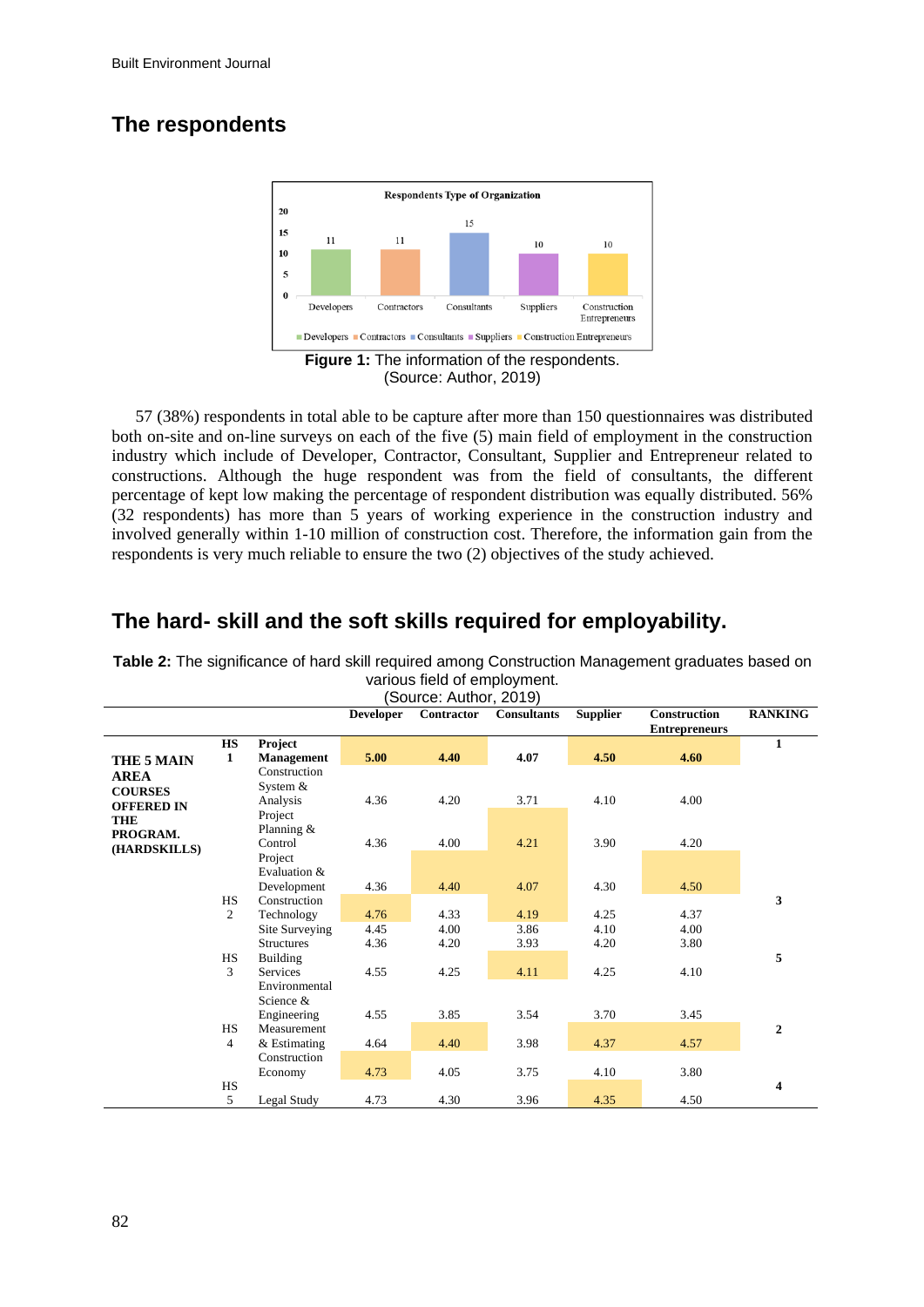The analyzation to hard skill is categorized into HS1, HS2, HS3, HS4 and HS5 in order to determinants the employability forecast among construction management graduates from the perspective of employer are based on varies field of work inclusive of Developer, Contractor, Consultant, Supplier and Entrepreneur related to constructions area.

#### **Developer**

As the data gained from 11 respondents from the Developers, three core area within HS1, HS2 And HS4 which consist of Project Management, Construction Technology and Construction Economy subjects. These courses are important as they are particularly important for the graduates to know in the fundamental view to work in developing a project. Furthermore, a good understanding of managing a project, able to capture the fundamental of construction knowledge as well as the ability to forecast on the pattern of economic construction are the fundamental expectation from the Developer's perspective.

#### **Contractors**

Based on the 11 respondents from Contractors, the hard skills that are most critical in their perspective views covered within the area of HS1 and HS4 which are Project Management, Project Evaluation & Development and Measurement & Estimating courses. This indicates that, good managing skills in a project, the ability to comprehend the process of evaluating and developing as well as estimating a project cost in tendering process are crucial in the employment in the Contractors field.

#### **Consultants**

Referring to major respondents of Consultant organizations (15), the core skill required are HS1, HS2 and HS3 they required the most by them are Project Planning & Control, Construction and Building Services subjects. Those subjects are important for this organization in order to plan a good consultation and designing related toa particular project. In addition, by having a basic fundamental of technology of construction and building services will be additional value in the consultants' field.

#### **Suppliers**

As 10 numbers of respondents, the mean score shows that most of the respondents from Suppliers highlighted the core of HS1, HS4 and HS5 which consist of Project Management, Measurement & Estimating and Legal Study subjects are important for that organization. This might due to the nature of the working needs as purchasing material and quotation estimation regard to the Bill of Quantities for the project as well as having basic legal knowledge when dealing with project agreements.

#### **Construction Entrepreneurs**

Based on the 10 respondents of Entrepreneurs related to construction field. The Core area still remains within HS1 and HS4. They Project Management and Project Evaluation & Development was highlighted again as well as Measurement & Estimating course. It is important for a graduate to have basic knowledge in estimating the cost and the process involved aligning toward to nature of the business itself as it is based on profitable approach.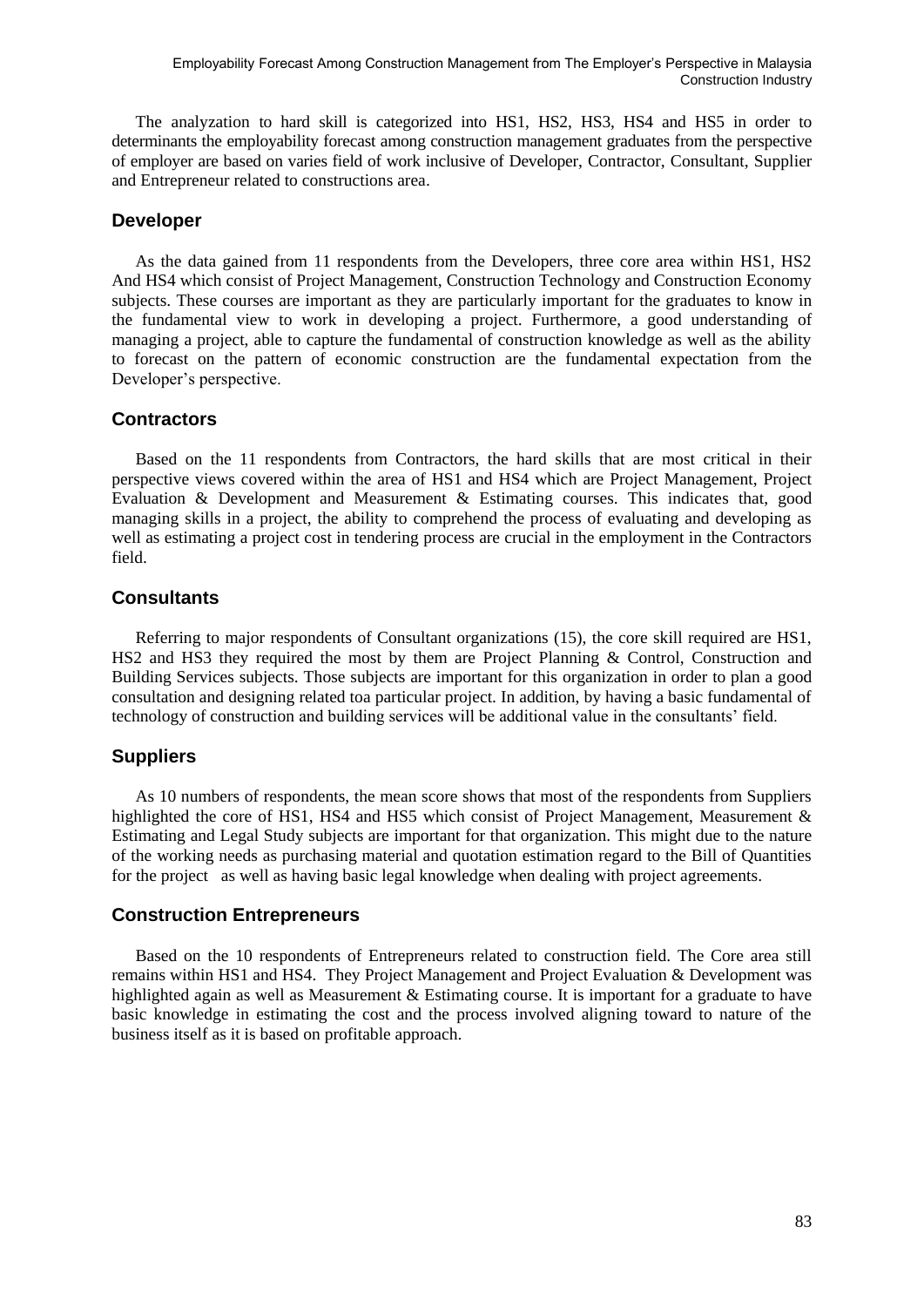| <b>Variables</b>               |                                                                                                                |                    | <b>Developer</b> | (000000, 70000, 2010)<br>Contractor | <b>Consultants</b> | <b>Supplier</b> | <b>Construction</b><br><b>Entrepreneurs</b> | <b>RANKING</b> |
|--------------------------------|----------------------------------------------------------------------------------------------------------------|--------------------|------------------|-------------------------------------|--------------------|-----------------|---------------------------------------------|----------------|
|                                |                                                                                                                | Verbal/Oral        | 4.64             |                                     |                    |                 |                                             | 1              |
|                                | Interpersonal & Communication<br>Skills                                                                        | (Malay)            |                  | 4.70                                | 4.57               | 4.40            | 4.70                                        |                |
|                                |                                                                                                                | Verbal/Oral        | 4.82             |                                     |                    |                 |                                             |                |
|                                |                                                                                                                | (English)          |                  | 4.40                                | 4.14               | 4.20            | 4.30                                        |                |
|                                |                                                                                                                | Writing (Malay)    | 4.73             | 4.80                                | 4.21               | 4.40            | 4.60                                        |                |
|                                |                                                                                                                | Writing            | 5.00             |                                     |                    |                 |                                             |                |
|                                |                                                                                                                | (English)          |                  | 4.70                                | 4.14               | 4.30            | 4.50                                        |                |
|                                |                                                                                                                | Listening          | 4.73             |                                     |                    |                 |                                             |                |
|                                |                                                                                                                | (Malay)            |                  | 4.70                                | 4.36               | 4.40            | 4.70                                        |                |
|                                |                                                                                                                | Listening          | 4.91             |                                     |                    |                 |                                             |                |
|                                |                                                                                                                | (English)          |                  | 4.60                                | 4.36               | 4.30            | 4.70                                        |                |
|                                |                                                                                                                | Non-Verbal         | 4.64             | 4.20                                | 4.14               | 3.70            | 4.20                                        |                |
|                                | $QV_1H_2$<br>Thinking &<br>Problem-                                                                            | Rationality        | 4.91             | 4.50                                | 4.21               | 4.30            | 4.50                                        | 3              |
|                                |                                                                                                                | Self-awareness     | 4.82             | 4.30                                | 4.14               | 4.00            | 4.40                                        |                |
|                                | Critical                                                                                                       | Open Mind Set      | 4.64             | 4.10                                | 4.36               | 4.40            | 4.40                                        |                |
|                                | Solving                                                                                                        | Discipline         | 4.91             | 4.60                                | 4.36               | 4.30            | 4.80                                        |                |
|                                |                                                                                                                | Judgement          | 4.82             | 4.50                                | 4.21               | 4.20            | 4.70                                        |                |
|                                | Information<br>Life-long<br>Learning $\&$<br>$\overline{\text{C}}$ $\overline{\text{C}}$ $\overline{\text{C}}$ | Enthusiastic       | 4.91             | 4.60                                | 4.00               | 4.20            | 4.50                                        | $\overline{4}$ |
| <b>THE</b><br><b>SOFTSKILL</b> |                                                                                                                | Maturity           | 4.82             | 4.40                                | 4.14               | 4.00            | 4.50                                        |                |
|                                |                                                                                                                | Resourceful        | 4.91             | 4.20                                | 4.43               | 4.10            | 4.40                                        |                |
| <b>OFFERED</b>                 |                                                                                                                | Work Culture       | 4.82             | 4.50                                | 4.14               | 4.00            | 4.60                                        |                |
| IN THE                         |                                                                                                                | Effort             | 4.27             | 4.30                                | 4.36               | 4.40            | 4.50                                        |                |
| <b>PROGRAM</b>                 |                                                                                                                | Initiative         | 4.27             | 4.10                                | 4.00               | 3.90            | 4.30                                        |                |
|                                |                                                                                                                | Idea Integration   | 4.91             | 4.50                                | 4.07               | 4.30            | 4.60                                        | $\overline{c}$ |
|                                |                                                                                                                | Co-operation       | 4.82             | 4.40                                | 4.36               | 4.40            | 4.70                                        |                |
|                                |                                                                                                                | Networking         | 4.91             | 4.60                                | 4.36               | 4.60            | 4.80                                        |                |
|                                | urial Skills work Skills<br>Entreprene Team-                                                                   | <b>Work Values</b> | 4.82             | 4.50                                | 4.50               | 4.50            | 4.80                                        |                |
|                                |                                                                                                                | Delegation         | 4.91             | 4.60                                | 4.43               | 4.20            | 4.60                                        | $\sqrt{5}$     |
|                                |                                                                                                                | Convincing         | 4.82             | 4.40                                | 4.07               | 3.90            | 4.50                                        |                |
|                                |                                                                                                                | Risk Taker         | 4.91             | 4.30                                | 4.07               | 3.90            | 4.50                                        |                |
|                                |                                                                                                                | Competitive        | 4.82             | 4.30                                | 4.07               | 4.10            | 4.60                                        |                |
|                                |                                                                                                                | Innovative         | 4.64             | 4.20                                | 4.36               | 4.20            | 4.60                                        | 6              |
|                                | Moral Skills<br>Professional<br>Ethics &                                                                       | Predictive         | 4.64             | 4.20                                | 4.21               | 4.10            | 4.50                                        |                |
|                                |                                                                                                                | Integrity          | 4.91             | 4.40                                | 4.43               | 4.20            | 4.60                                        |                |
|                                |                                                                                                                | Confidentiality    | 4.82             | 4.40                                | 4.21               | 4.20            | 4.60                                        |                |
|                                |                                                                                                                | Objective          | 5.00             | 4.40                                | 4.36               | 4.30            | 4.70                                        |                |
|                                |                                                                                                                | Good Ethics        | 4.45             | 4.10                                | 4.21               | 4.00            | 4.60                                        |                |
|                                |                                                                                                                | Collaborate        | 4.91             | 4.40                                | 4.21               | 4.20            | 4.60                                        | $\tau$         |
|                                |                                                                                                                | Inspire            | 4.82             | 4.50                                | 4.14               | 4.20            | 4.50                                        |                |
|                                | Leadershi<br>p Skills                                                                                          | Accountability     | 4.64             | 4.60                                | 4.29               | 4.40            | 4.70                                        |                |
|                                |                                                                                                                | Transformative     | 4.64             | 4.60                                | 4.21               | 4.40            | 4.70                                        |                |
|                                |                                                                                                                | Networking         | 4.64             | 4.50                                | 4.29               | 4.30            | 4.60                                        |                |

#### **Table 3:** The significance of soft skills required among Construction Management graduates based on the field of employment (Source: Author, 2019)

The analyzation to soft skill required for employability forecast among construction management graduates from the perspective of employer are based on varies field of work. All the soft skills suggested by Ministry of Higher Education Malaysia (MoHE) which consist of Interpersonal & Communication Skills, Critical Thinking and Problem-Solving Skills, Lifelong Learning & Information Management, Teamwork Skills, Entrepreneurship Skills, Ethics & Professional Moral and Leadership Skills.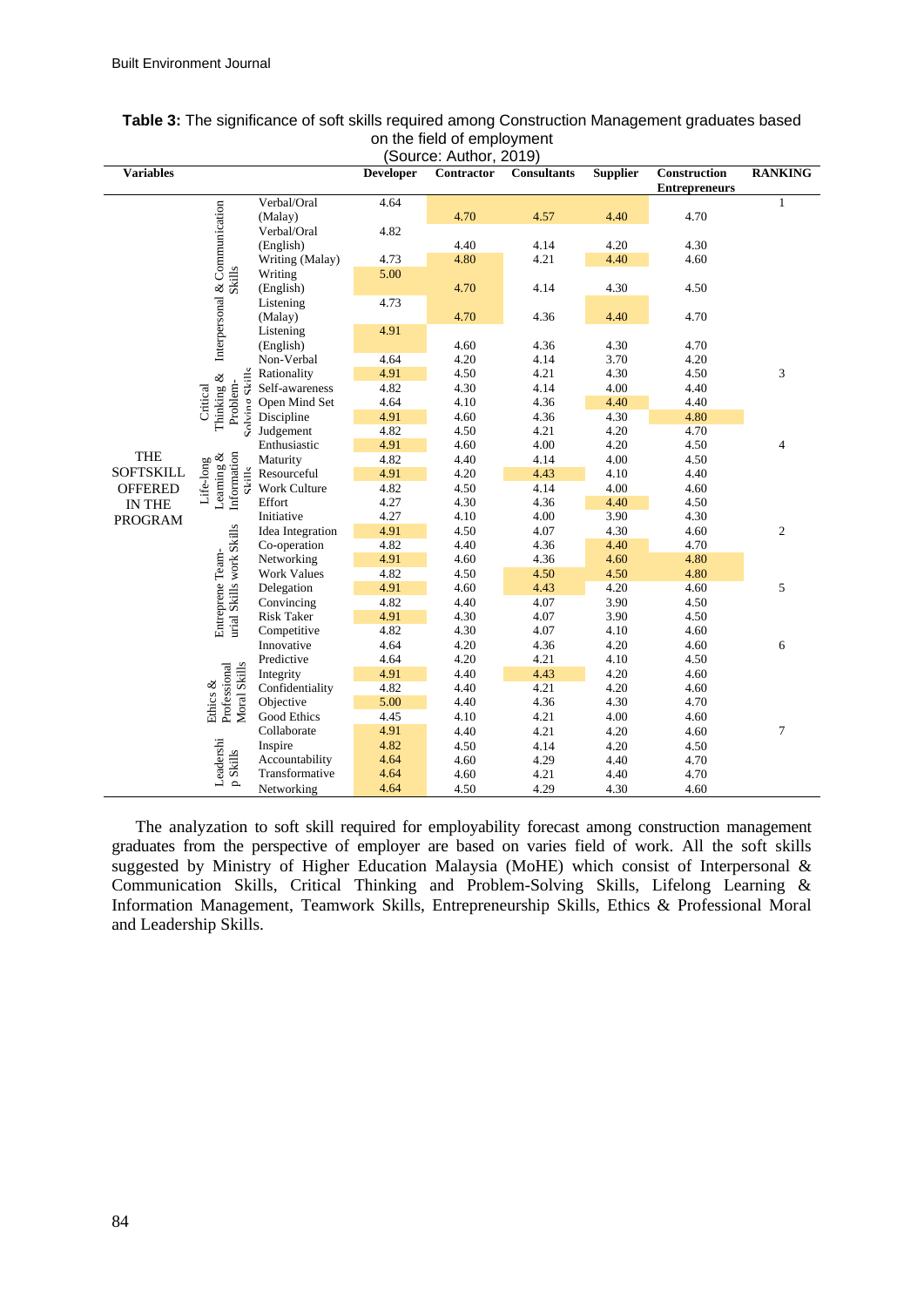Employability Forecast Among Construction Management from The Employer's Perspective in Malaysia Construction Industry



**Figure 1:** The significance of hard skill and soft skill required on various field of employment on Construction Management graduates' employment. (Source: Author, 2019)

Base of the finding, it shows that all the field of employment in the construction field except for Construction Entrepreneurs, stated the Interpersonal & Communication Skills as it crucial to be inculcate among graduates due to the nature of work is dealing with effective delivery of information within the circle of the team players. Other than that, Teamwork skill is mostly selected by all the field of employment except for Contractors. Align with that, it also mentions by Abosede et al (2020), teamwork is very much positively correlated with organizational performance to In construction project, the graduates should understand the key success of any projects is integration and coordinating of people in a team. Furthermore, Life-long Learning & Information Skills has been identified as import on all the field of employment except for Contractors and Construction Entrepreneurs.

### **CONCLUSION**

This study summarized the significant criteria on both hard skill and soft skill of employability among construction management graduates from the perspective of construction industry was projected on Figure 1. The aim of the study is to understand the components of skills required from the five (5) different field of employment within the construction industry. Based on the information collected, although all the courses learned in the program are important for a construction management graduates to prepared themselves with the working construction life, the most critical hard skill that need to be obtained by any construction management graduates is Project Management and Interpersonal & Communication Skills as both was considered the most critical to undertakes themselves on any field of construction industry employment. By having the employment forecast, the graduates will have a good understanding toward the nature of expectations based on employment field required from the day upon registration occurred. It can be accomplished by having appropriate exposure through applicable industrial linkages between university and the related field of employment. It is important to ensure the program is currently aligned with the needs of the construction industry. Eventually it helps the graduate to forecast by having proper guidance on which field of employment they intend to pursue upon graduation based on their interest and preference. Graduates without a proper guidance is far from achieving employment.